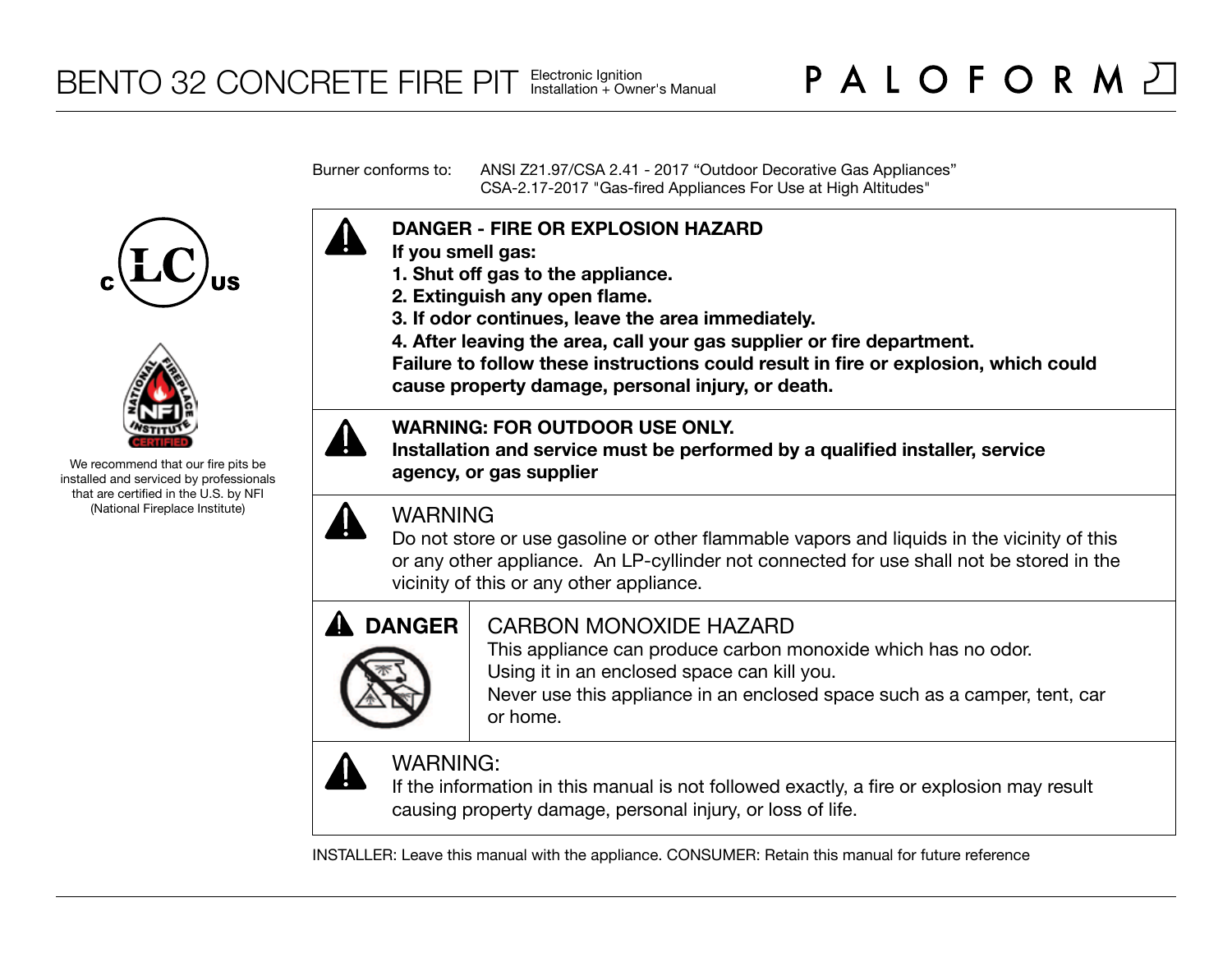IMPORTANT: This appliance should be inspected before use and at least once annually by a qualified service person.

More frequent cleaning may be required as necessary. It is imperative that the control compartment, burners and circulating air passageways of the appliance be kept clean.

DANGER: Carbon monoxide poisoning can lead to death!

CARBON MONOXIDE POISONING: Early signs of carbon monoxide poisoning resemble the flu, with symptoms including headache, dizziness, or nausea. If you experience these signs, the Fire Pit may not be working properly. Get fresh air at once! Have the Fire Pit serviced. Some people are more affected by carbon monoxide than others, including pregnant women, people with heart or lung disease or anemia, those under the influence of alcohol, and those at high altitudes.

#### NATURAL GAS AND PROPANE:

To assist in detecting leaks, an odorant has been added to natural gas and propane. However, this odorant can fade, and gas may be present even though no odor exists. Make certain you read and understand all warnings. Keep this manual for reference. It is your guide to safe and proper operation of this appliance.

WARNING: Any modification to this appliance or its controls can be dangerous.

- 1. This appliance, as supplied, is only for use with the type of gas indicated on the rating plate.
- 2. When this appliance is connected to a fixed piping system, the installation must conform to local codes. or in the absence of local codes, to the National Fuel Gas Code, ANSI Z223.1/NFPA 54, or the International Fuel Gas Code.
- 3. Keep the appliance area clear and free from combustible materials, gasoline and other flammable vapors and liquids
- 4. Do not burn solid fuel in this appliance. Do not use this appliance to cook food or to burn paper or other objects.
- 5. Children and adults should be alerted to the hazards of high surface temperatures and should stay away to avoid burns or clothing ignition.
- 6. Clothing or other flammable materials should not be hung from the appliance, or placed on or near the appliance.
- 7. Young children should be carefully supervised when they are in the area of the appliance.
- 8. Do not use the appliance if any part has been under water. Immediately call a qualified service technician to inspect the appliance and to replace any part of the control system and any gas control which has been under water.
- 9. Inspect the appliance before each use.

10. Turn the appliance off and let cool before servicing, installing, repairing or covering. Any guard or other protective device removed for servicing the appliance must be replaced prior to operating the appliance. Only a qualified service person should install, service, or repair the appliance.

# HIGH ALTITUDE INSTALLATION

The appliance is certified for installations up to 4500' (1372 m) above sea level. At this altitude range, no changes to the appliance are required. Please contact Paloform for information regarding installation above 4500' (1372 m).

# LOCAL CODES

The installation of this appliance must conform with local codes, or in the absence of local codes, with the National Fuel Gas Code, ANSI Z223.1 • NFPA 54; National Fuel Gas Code; Natural Gas and Propane Installation Code, CSA B149.1; or Propane Storage and Handling Code, CSA B149.2, as applicable.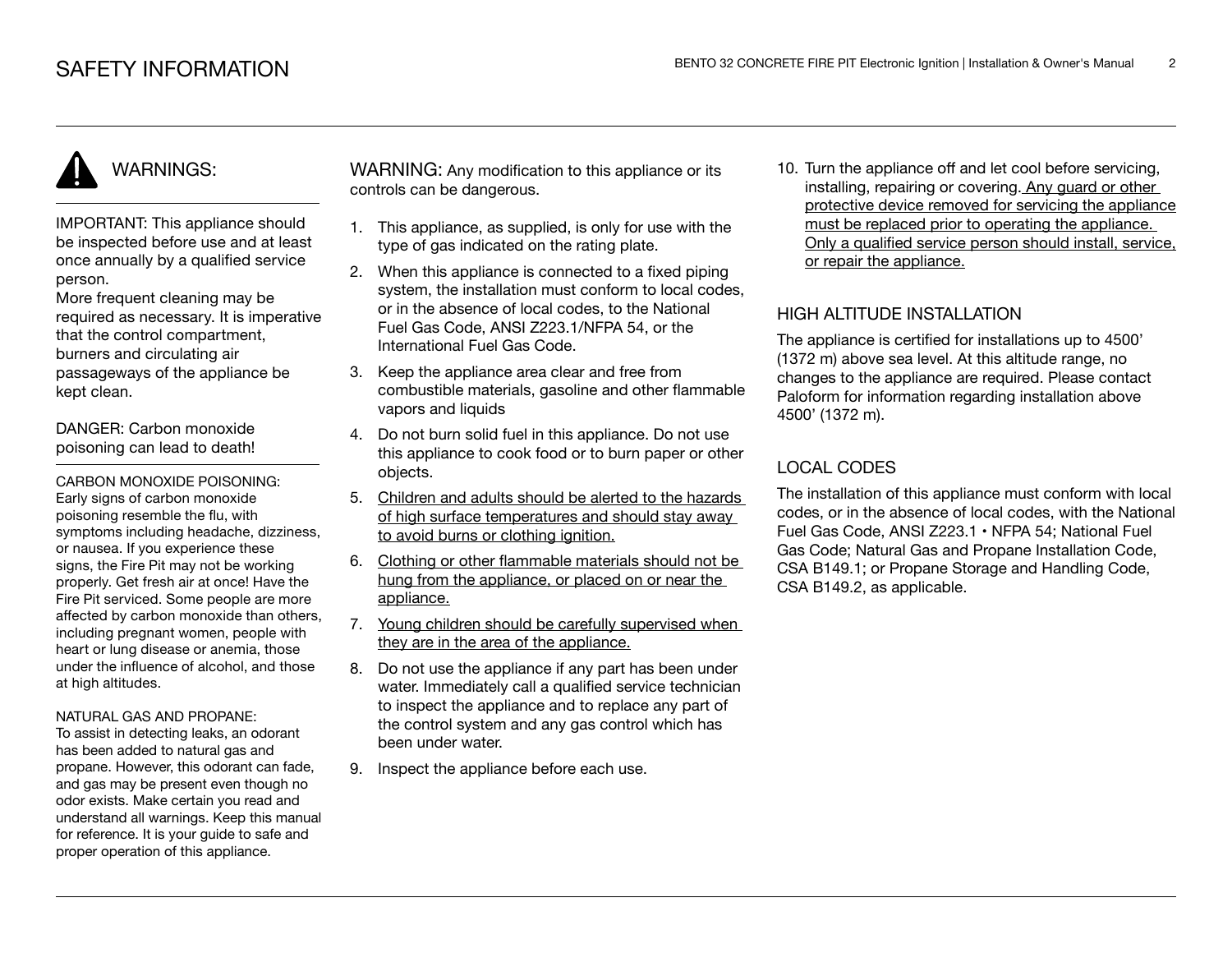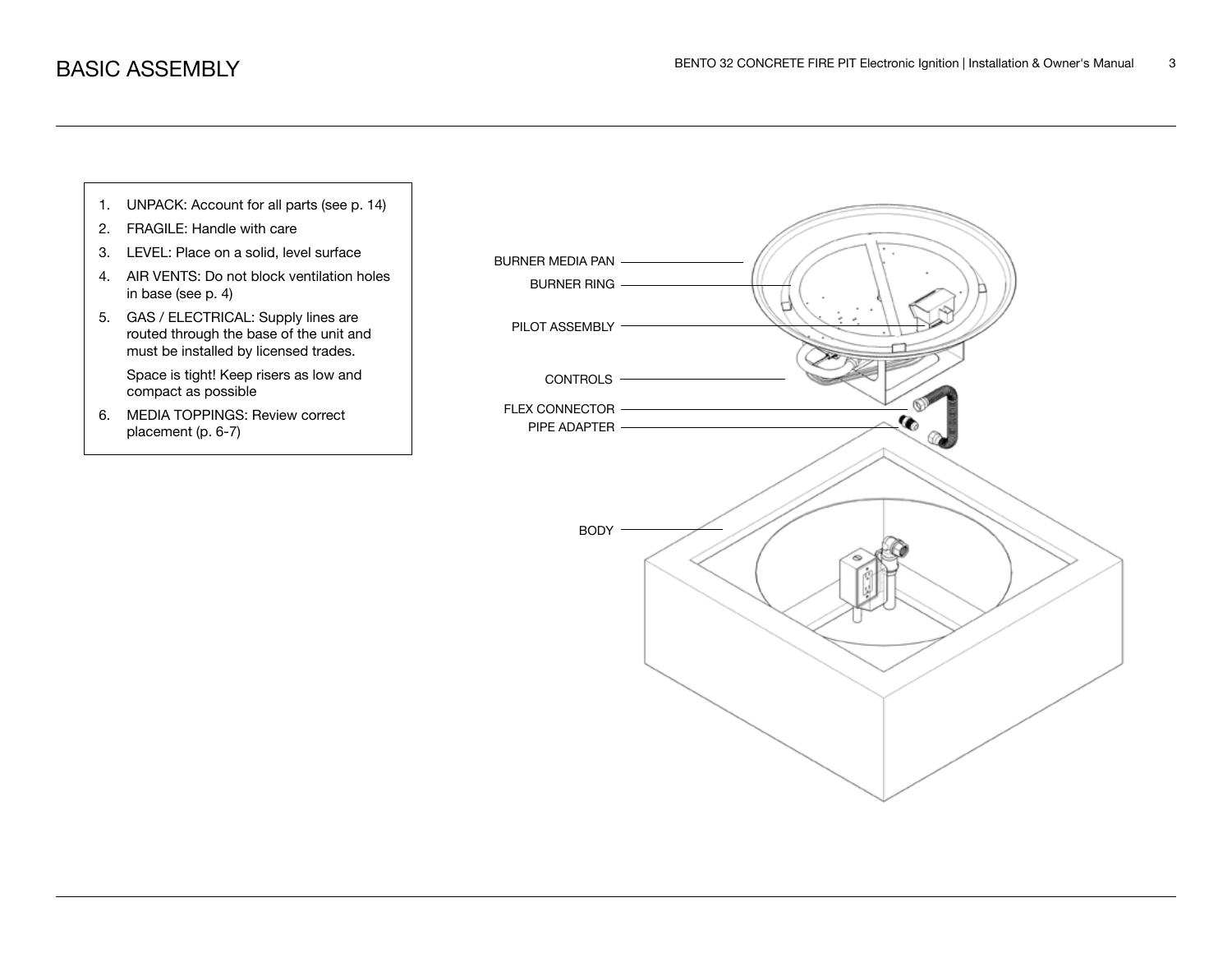

|                       | NATURAL GAS                                                                                                                                                                  | <b>PROPANE</b> |  |
|-----------------------|------------------------------------------------------------------------------------------------------------------------------------------------------------------------------|----------------|--|
| Burner Model #        | $CIR-E-18$                                                                                                                                                                   | CIR-E-18P      |  |
| Max Heat Input        | 69.000 BTU/h                                                                                                                                                                 | 60.000 BTU/h   |  |
| Inlet Pressure - Min. | $4.5"$ W.C                                                                                                                                                                   | 11.0" W.C.     |  |
| Inlet Pressure - Max. | 10.5" W.C.                                                                                                                                                                   | 13.0" W.C.     |  |
| Orifice Size          | 18                                                                                                                                                                           | 37             |  |
| Burner Ports          | 68                                                                                                                                                                           | 68             |  |
| Port Size             | 1/8"                                                                                                                                                                         | 1/8"           |  |
| Electrical            | 120V 15A Outdoor Receptacle - Dedicated<br>Circuit with Wall Switch, Burner connects<br>via an AC adapter. Must be installed and<br>grounded in accordance with local codes. |                |  |
|                       |                                                                                                                                                                              |                |  |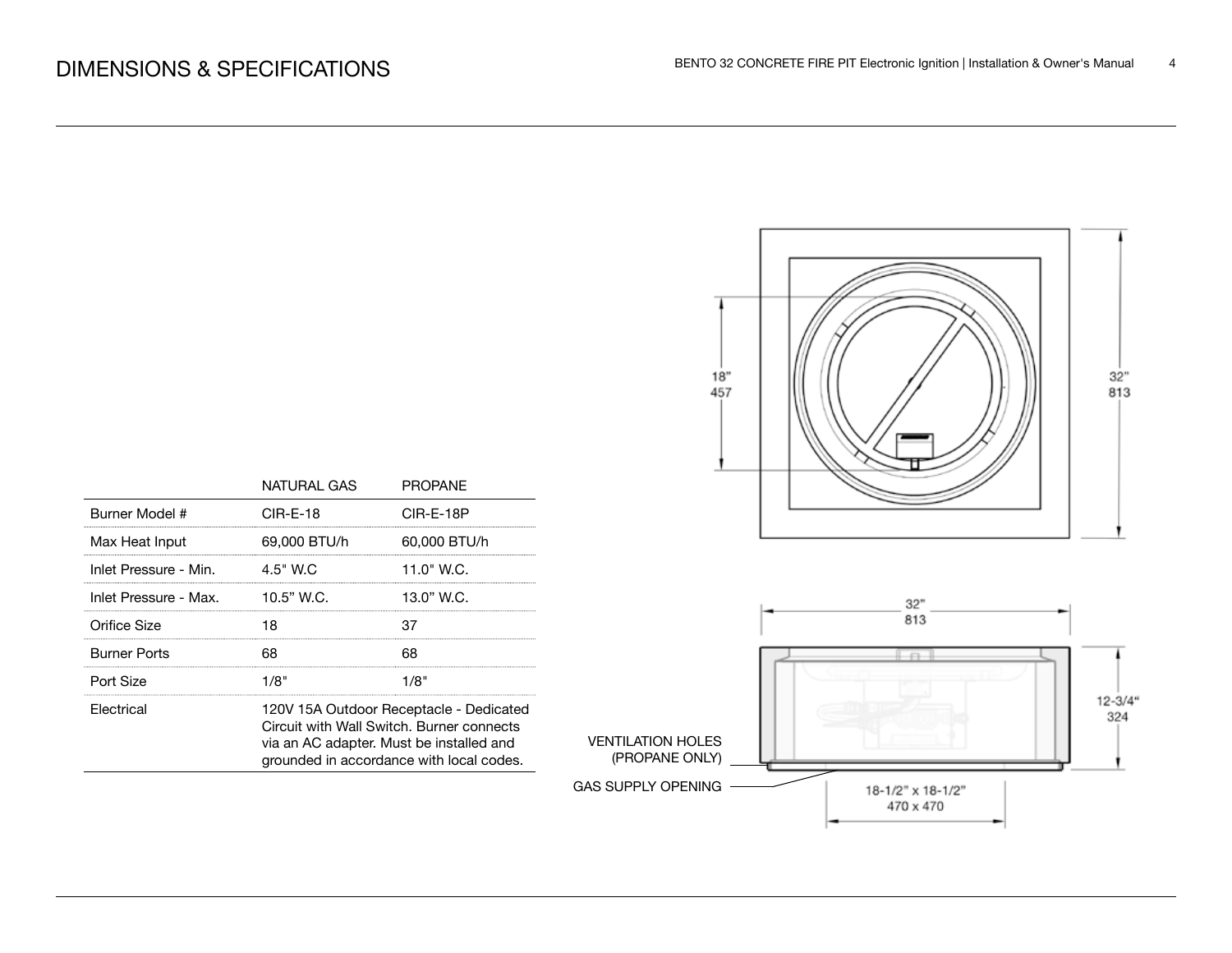

# FIG 1. MINIMUM CLEARANCES TO COMBUSTIBLES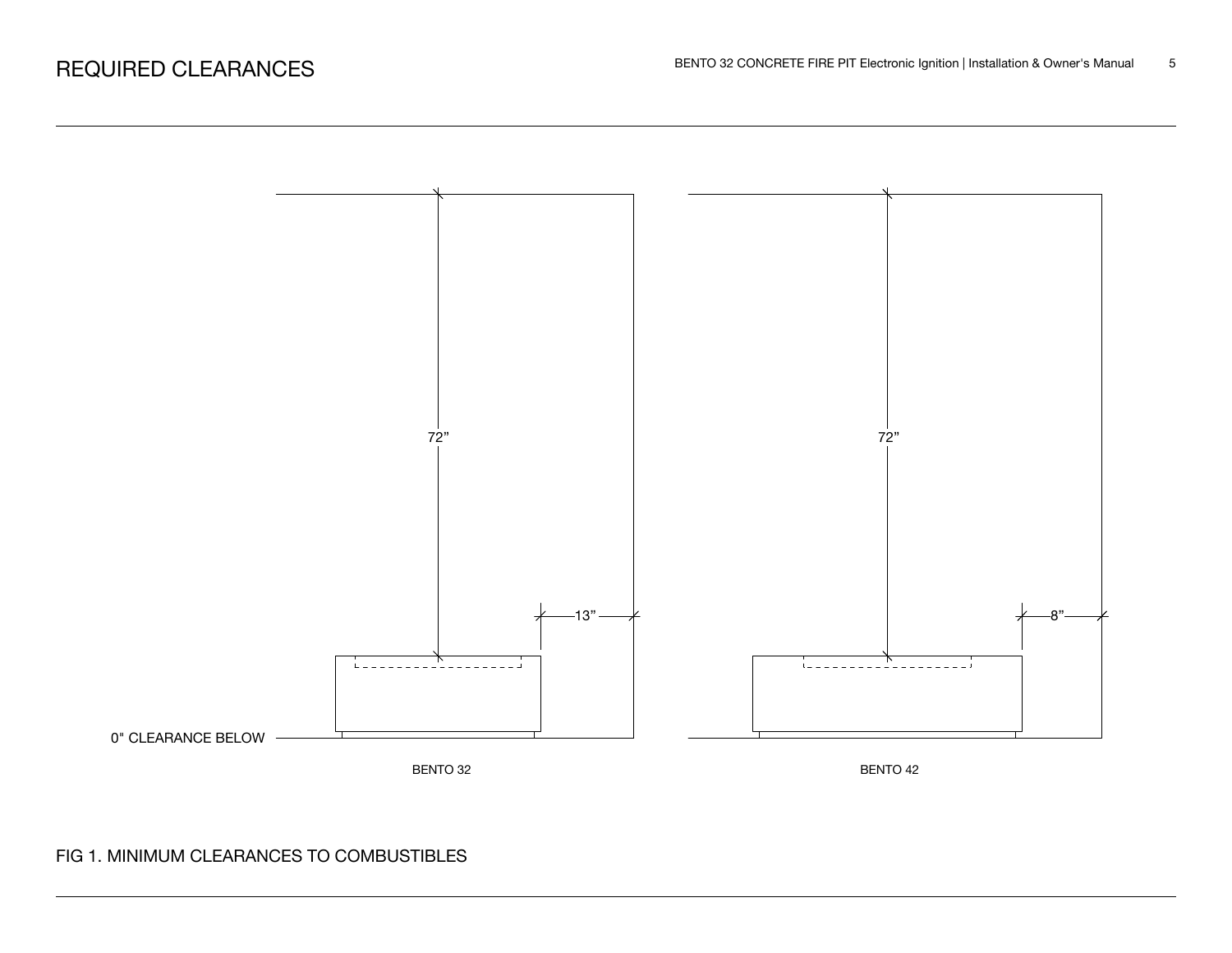Failure to position parts in accordance with these diagrams and instructions and/or failure to use parts specifically approved for use with this appliance may result in property damage or personal injury.

Do not remove the data plates attached to the Outdoor Fire Pit Burner. These plates contain important information.

#### NOTICE:

Installation and repair should be done by a qualified service person. The appliance should be inspected before use and at least once annually by a qualified service person. More frequent cleaning may be required as necessary. It is imperative that control compartment, burner ports and circulating air passageways of the appliance be kept clean.

# CAUTION:

New Lava Rock may pop or crackle when first heated. This should subside after 30 minutes to one hour or more of operation. Maintain safe distance during this time.

# TO ASSEMBLE THE FIRE PIT

- 1. Connect the Burner Assembly to the gas/propane supply using the supplied flex connector and following the instructions on page 8.
- 2. Carefully leak test all connections following the procedure on page 8.
- 3. Fill the burner pan evenly with burner media (crushed tempered glass for natural gas; volcanic rock for propane). Do not obstruct the pilot lighting port with burner media! Use burner media supplied by Paloform only!
- 4. Follow the Initial Lighting Instructions on page 9. Make sure that the flame carries to all parts of the burner. Turn OFF the appliance and let it cool before proceeding to the next step.
- 5. Evenly distribute decorative topping (river stones, crushed glass or lava rock) on top of burner media. An uneven or excessively thick layer of topping can result in an uneven flame.
- 6. Do not cover pilot shield. Keep the lighting port open and free of media. Do not use any media not supplied by the manufacturer!









LIGHTING PORT: DO NOT OBSTRUCT



BURNER MEDIA DECORATIVE TOPPING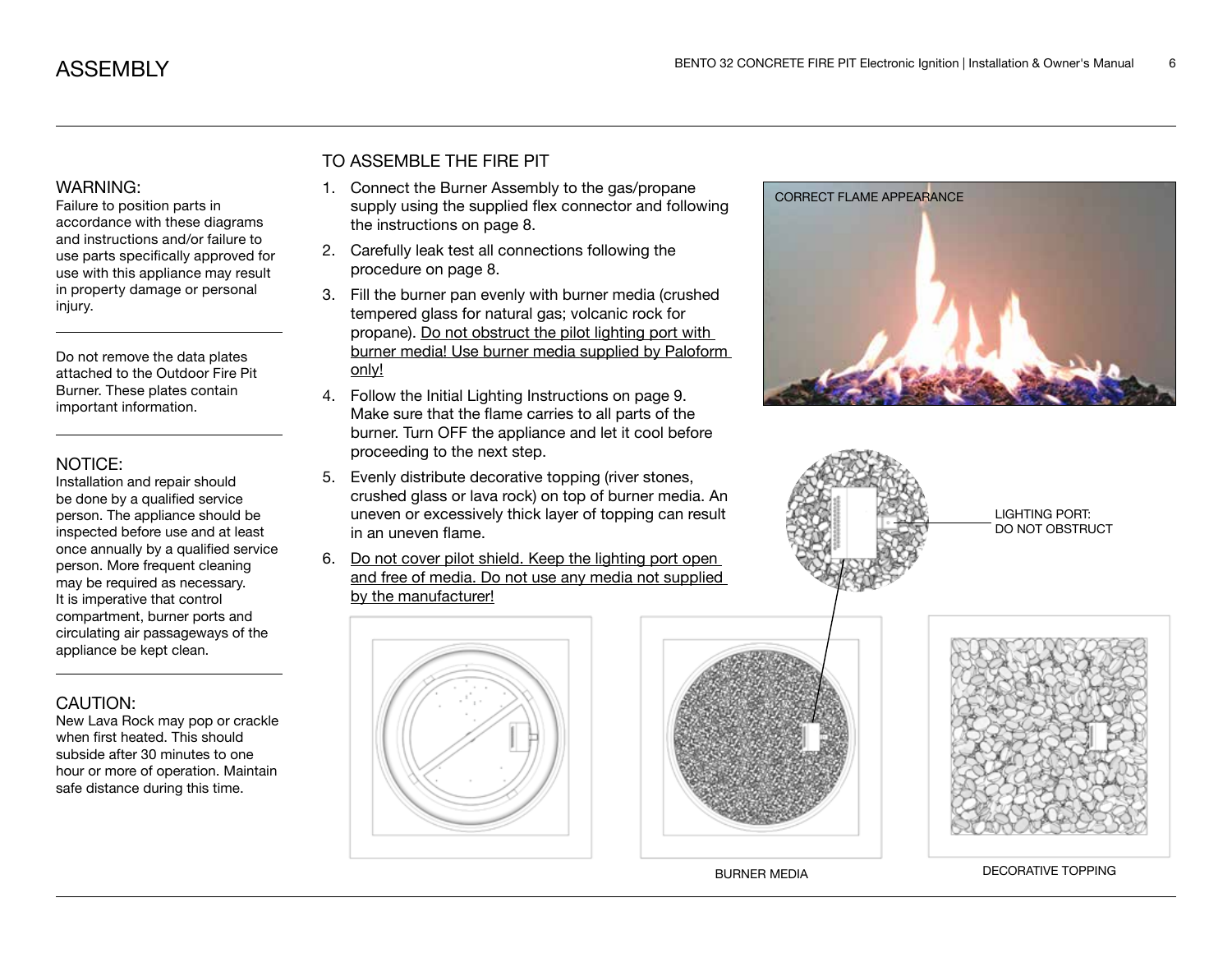CAUTION: Do not use any media over the burner that have not been supplied by Paloform. Landscape stone or other natural or manufactured materials may explode when heated.

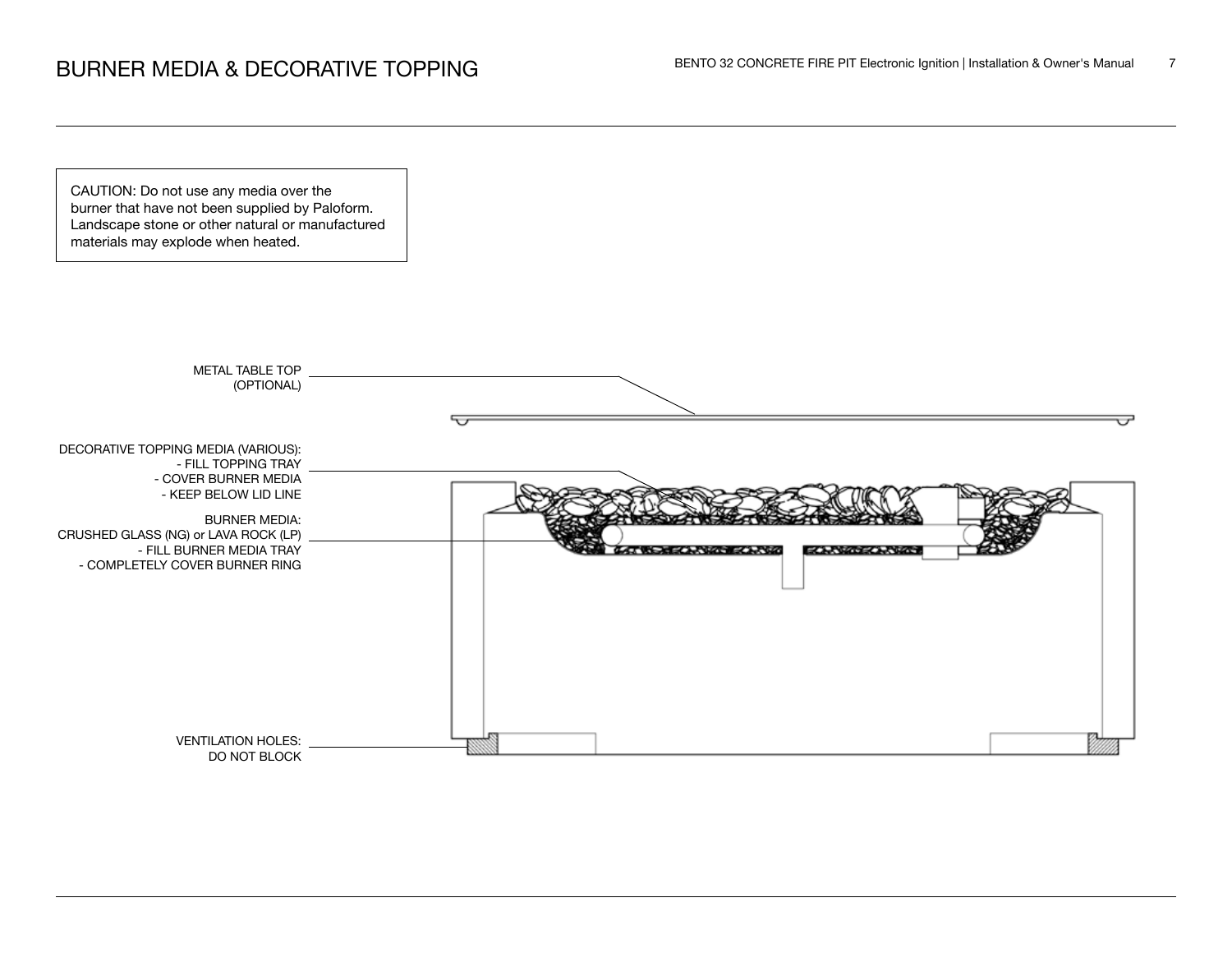A qualified service person must connect the appliance to the gas supply. Follow all local codes.

#### CAUTION:

Use only new black iron or steel pipe. Internally tinned copper tubing may be used in certain areas. Use pipe of 1/2" diameter or greater to allow proper gas volume to Outdoor Fire Pit Burner. If pipe is too small, undue loss of pressure will occur.

### INSTALLATION ITEMS NEEDED:

Before installing the Outdoor Fire Pit, make sure you have all items listed bellow:

- piping (check local codes)
- sealant
- manual shutoff valve
- adjustable (crescent) wrench or pliers
- sediment trap
- tee joints
- pipe wrench

## INSTALLATION REQUIREMENTS

Installation must include a manual shutoff valve, union, and plugged 1/8" NPT tap. Locate NPT tap within reach for test gauge hook up. NPT tap must be upstream from the appliance.

Apply pipe joint sealant lightly to male threads. This will prevent excess sealant from going into pipe. Excess sealant in pipe could result in a clogged burner injector.

Install sediment trap in supply line as shown below. Locate sediment trap where it is within reach for cleaning and trapped matter is not likely to freeze.

A sediment trap prevents moisture and contaminants from entering the Outdoor Fire Pit controls. If a sediment trap is not installed, or is installed incorrectly, the unit may not work properly.

APPROVED FLEXIBLE GAS HOSE

## CHECKING GAS CONNECTION

WARNING: Test all gas piping and connections for leaks after installing or servicing. Correct all leaks immediately.

WARNING: Never use an open flame to check for a leak. Apply a mixture of liquid soap and water to all joints. Bubbles forming on joints while the gas is running indicate a leak. Correct all leaks at immediately.

Test Pressures in Excess Of 1/2 psi (3.5 kPa) This appliance and its individual shutoff valve must be disconnected from the gas supply piping system during any pressure testing of that system at test pressures in excess of ½ psi (3.5 kPa).

Test Pressures Equal To or Less Than 1/2 psi (3.5 kPa) This appliance must be isolated from the gas supply piping system by closing its individual manual shutoff valve during any pressure testing of the gas supply piping system at test pressures equal to or less than ½ psi (3.5 kPa).

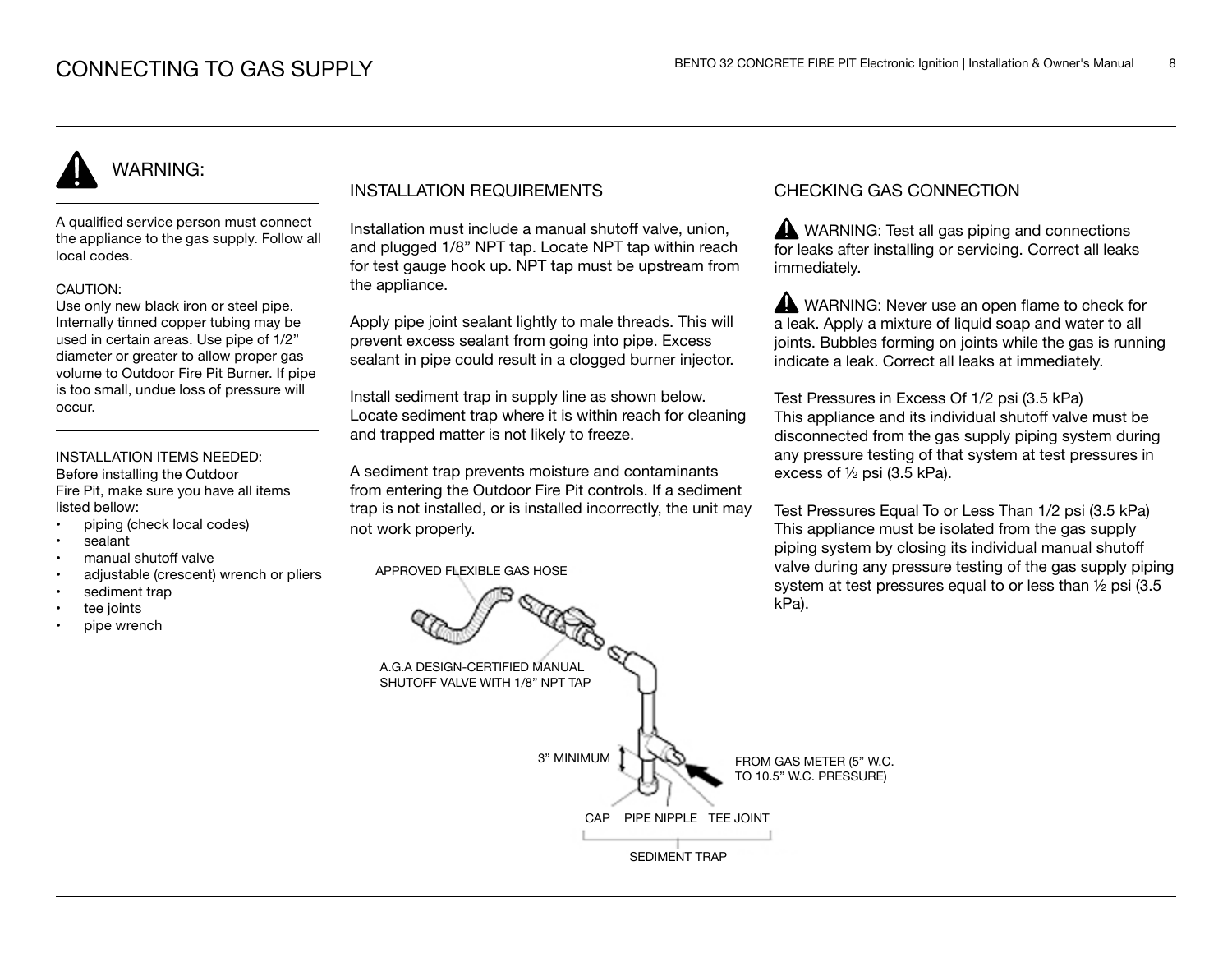Failure to follow these instructions exactly may result in fire or explosion causing property damage, personal injury or loss of life.

Before operating the appliance, check all around the appliance area and on the surrounding floor for the smell of gas - some gas is heavier than air and may settle on the floor in the event of a leak. IF YOU SMELL GAS, follow the safety instructions on page 1 of this manual.

This appliance is equipped with an ignition device that automatically lights the pilot. Do not try to light the pilot manually.

The main gas valve in this appliance is not serviceable and does not have any control knobs or switches to operate. Do not remove the heat shields covering the valve and electronic devices. Do not try to repair or modify the valve, as doing so may result in a fire or explosion. Call a qualified service technician if you have any safety concerns.

Do not use this appliance if any part of it has been under water. Immediately call a qualified service technician to inspect the appliance and to replace any part of the control system and any gas control that has been under water.

Improper installation, adjustment, alteration, service or maintenance can result in injury or property damage. For assistance or additional information, consult a qualified installer, service agency or the gas supplier.

Do not store or use gasoline or other flammable vapors or liquids in the vicinity of this appliance.

## INITIAL LIGHTING INSTRUCTIONS

Before placing burner assembly into a housing:

- 1. Purge air from the supply line.
- 2. Test for leaks in each of the following locations:
	- The gas supply line connection to the main valve;
	- The Burner connections and pilot;
	- All joints on the valve and control body;
	- All field made joints and gas shutoff valves;
	- All factory made joints and connections.
- 3. You may check for gas leaks using one of the following methods only:
	- Soap and water solution. WARNING: If using a soap and water solution to test for leaks, DO NOT spray the solution onto electronic parts;
	- An approved leak testing spray;
	- An electronic sniffer. NOTE: Remove any excess pipe compound from connections if using this method, as the compound can set off electronic sniffers.

# DANGER: NEVER USE AN OPEN FLAME TO CHECK FOR GAS LEAKS.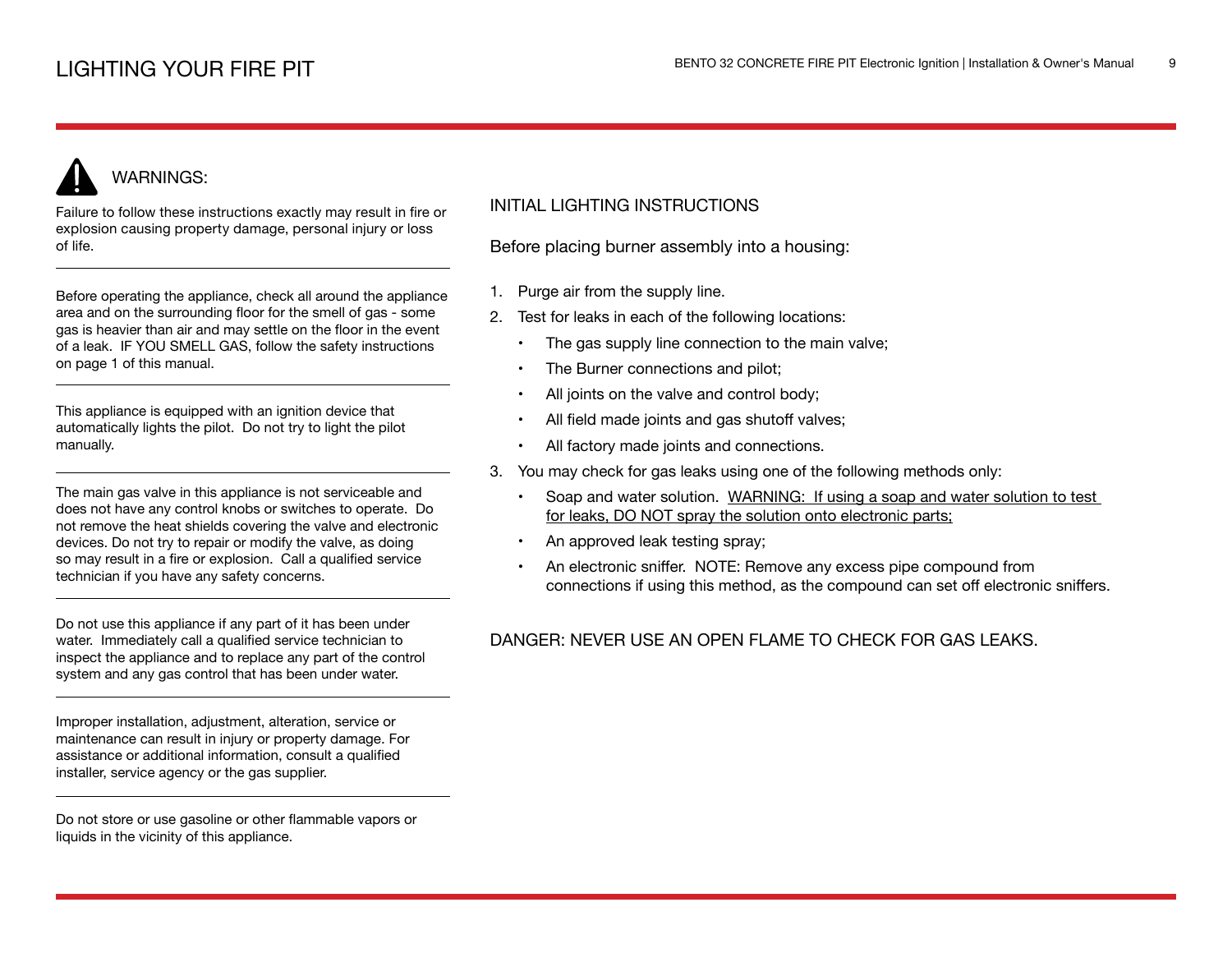This appliance is designed to be connected to a power source that is controllable by a switch.

Do not connect 24 VAC AC adapter to a live power source.

## OPERATING INSTRUCTIONS

- 1. STOP! Read the safety information on pages 1, 2 and 9 of this manual.
- 2. Turn off all electric power to the appliance.
- 3. Do not attempt to light the pilot manually.
- 4. Turn the manual gas control valve to the OFF position.
- 5. Wait five (5) minutes to clear out any residual gas, then check for the smell of gas at and around the appliance, including near the floor. If you smell gas, STOP! Follow the instructions on page 1 of this manual. If you do not smell gas, continue to the next step.
- 6. Turn the manual gas control valve to the ON position.
- 7. Plug the supplied 24 VAC AC adapter into a 110V power outlet.
- 8. Connect the AC adapter to the AC input plug at the unit.
- 9. Place Burner Assembly in Housing
- 10. To ignite burner, turn on electric power to the appliance.
- 11. To turn off appliance, turn off electric power to the appliance.

### TURNING OFF THE GAS TO THE APPLIANCE

- 1. Turn off all electric power supplied to the appliance if service is to be performed. Unplug the 24 VAC AC adapter from the power outlet.
- 2. If necessary, remove the burner from the housing to access the manual gas valve.
- 3. Turn the main manual shutoff valve to the full OFF position.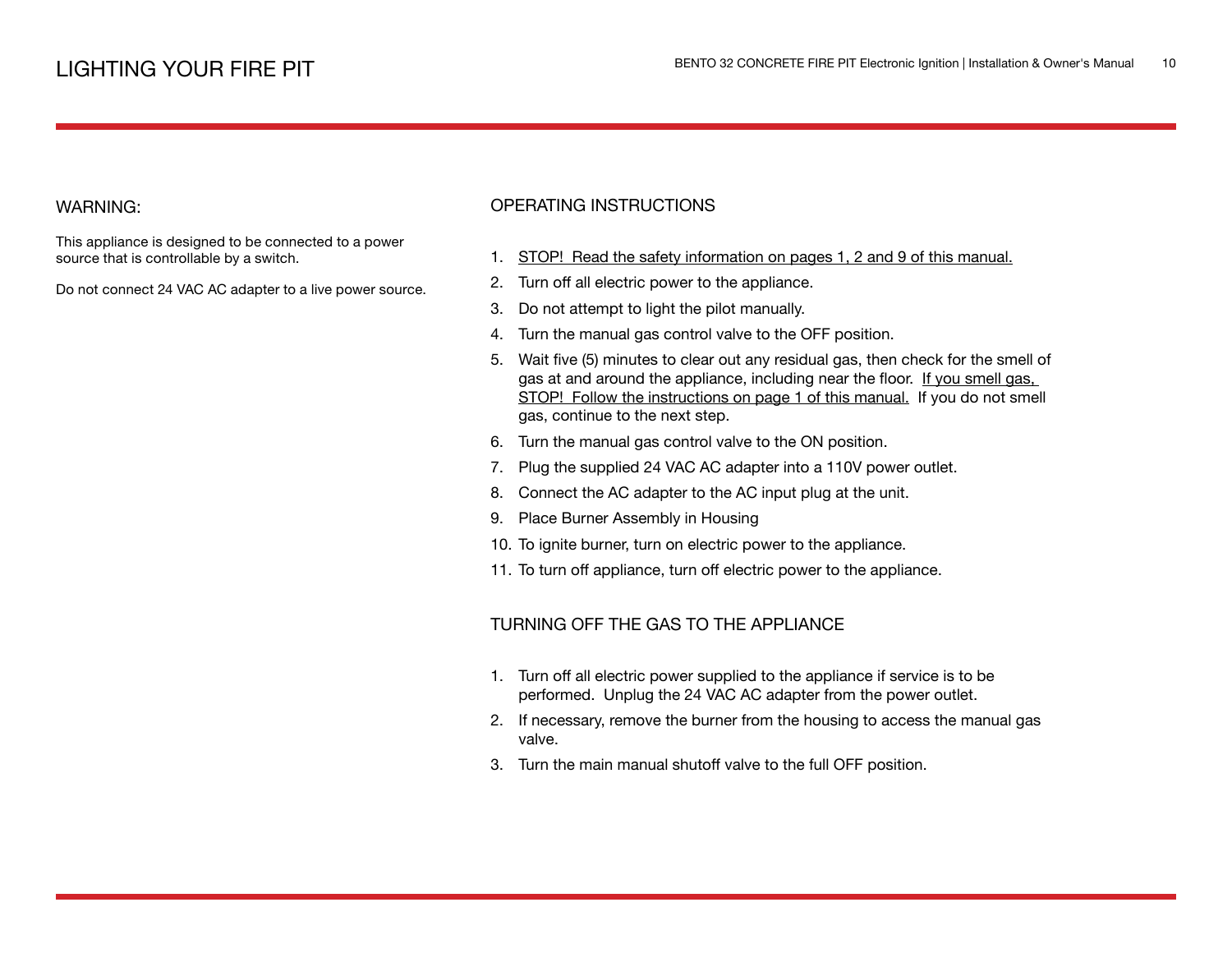## KEEP YOUR FIRE PIT COVERED

Covering your fire pit with its all-weather cover when not in use will prolong the life of all its components.

WARNING: Turn off gas before servicing fire pit.

We recommend that a qualified service technician perform the following check-ups at the beginning of each fire pit season.

If any irregularities are apparent with operation. Please refer to Troubleshooting guide, pages 12-13.

## BURNER ELEMENT AND PILOT

Inspect the burner at regular intervals at least twice a year. Keep the burner and pilot area clean by vacuuming or brushing. Make sure the burner porting and burner air openings are free of obstructions at all times. Remove pilot cover to inspect pilot.

Remove topping from top of burner ring and Inspect area around the burner. Remove any lint or foreign material with a brush or vacuum cleaner.

#### PILOT FLAME

The flames from the pilot should be visually checked as soon as the unit is installed, and periodically during normal operation. The pilot flame must always be present when the fire pit is in operation. The pilot flame has two distinct flames: one engulfing the flame sensor and the other reaching to the main burner.



PILOT ASSEMBLY

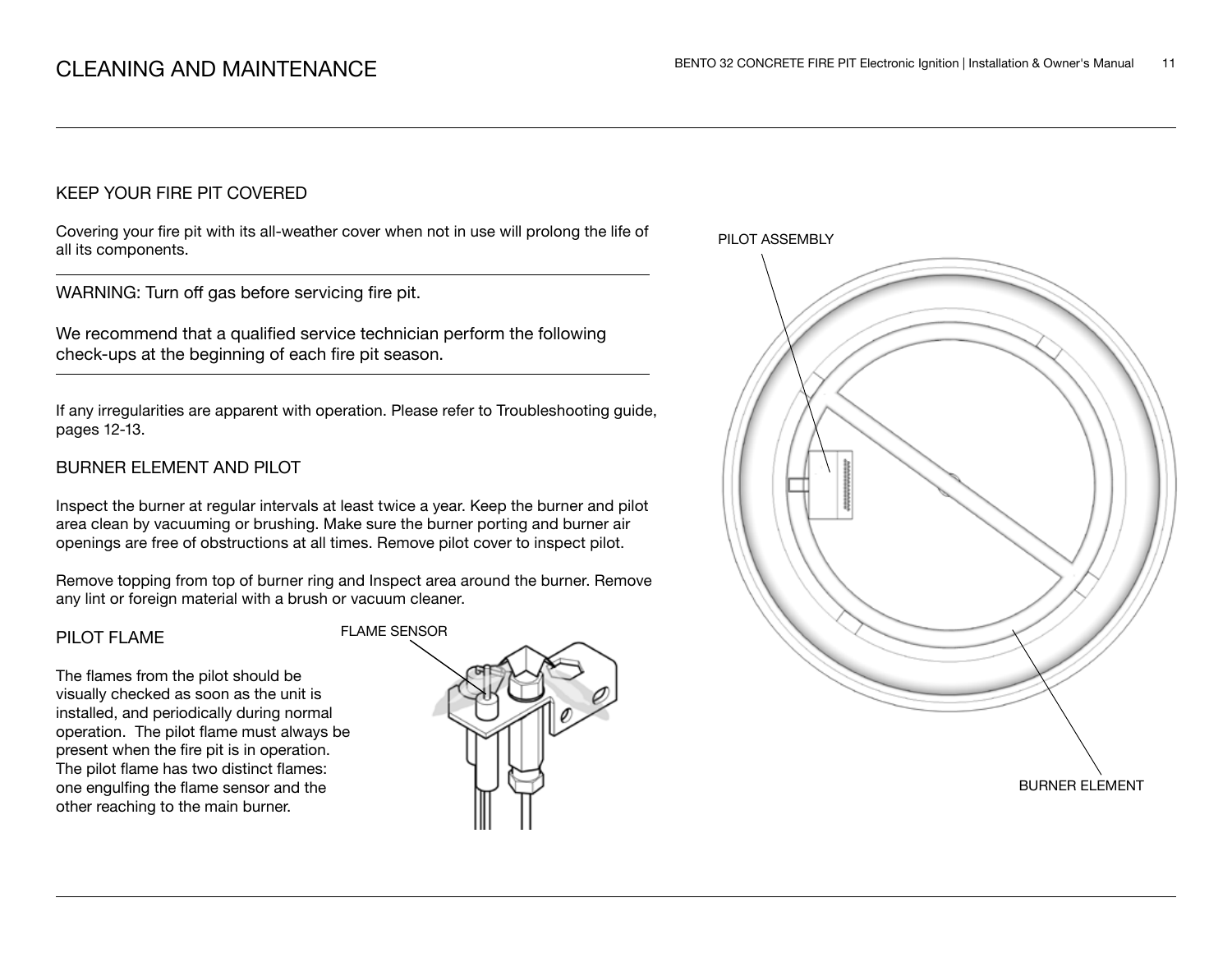| <b>WARNING:</b>                                                                                                                                                                                                                                                                                                                   | <b>OBSERVED PROBLEM</b>                                                                           |    | <b>POSSIBLE CAUSE</b>                           |    | <b>REMEDY</b>                                                                                                                                                                                                                     |
|-----------------------------------------------------------------------------------------------------------------------------------------------------------------------------------------------------------------------------------------------------------------------------------------------------------------------------------|---------------------------------------------------------------------------------------------------|----|-------------------------------------------------|----|-----------------------------------------------------------------------------------------------------------------------------------------------------------------------------------------------------------------------------------|
| Turn off appliance and let cool before<br>servicing. Only a qualified service person<br>should service and repair this appliance.                                                                                                                                                                                                 | Burner shuts off/relights intermittently.                                                         |    | Wind or gusts in excess of 16 km/h<br>(10 mph). | 1. | Protect pilot from wind with<br>decorative topping - sides of pilot<br>housing may be covered. DO<br>NOT BLOCK IGNITION PORT.<br>In the case of consistently windy<br>conditions, a protective glass<br>barrier may be necessary. |
|                                                                                                                                                                                                                                                                                                                                   |                                                                                                   |    | Air present in gas line                         | 2. | Ensure gas line is thoroughly bled                                                                                                                                                                                                |
| <b>IMPORTANT: Operating unit where</b><br>impurities in air exist may create<br>odors. Cleaning supplies, paint, paint<br>remover, cigarette smoke, cements<br>and glues, new carpet or textiles,<br>etc., create fumes. These fumes may<br>mix with combustion air and create<br>odors. These odors will disappear<br>over time. |                                                                                                   | 3. | Not enough air to pilot                         | 3. | Ensure ventilation holes/gaps are<br>not obstructed                                                                                                                                                                               |
|                                                                                                                                                                                                                                                                                                                                   | Unit is smoking / sooting excessively.<br>(Note: It is natural and unavoidable for                | 1. | Poor fuel quality                               |    | Contact local natural gas<br>company                                                                                                                                                                                              |
|                                                                                                                                                                                                                                                                                                                                   | appliance sets to produce moderate<br>levels of carbon (soot) where flames<br>contact the media.) | 2. | Excessive flame impingement or<br>blockage      | 2. | Separate the stones to allow<br>more flame passage                                                                                                                                                                                |
|                                                                                                                                                                                                                                                                                                                                   |                                                                                                   | 3. | Improper fuel/air mixture                       | 3. | Remove any foreign items from<br>the flame pattern and/or check<br>for proper orifice sizing                                                                                                                                      |
|                                                                                                                                                                                                                                                                                                                                   | Burner is excessively noisy<br>(Note: The movement and combustion                                 |    | Passage of air/gas across irregular<br>surfaces |    | Relieve any tight bends or kinks<br>in gas supply line                                                                                                                                                                            |
|                                                                                                                                                                                                                                                                                                                                   | of gas will create low, unavoidable<br>levels of noise.)                                          | 2. | Excessive gas pressure on natural<br>gas units  | 2. | Check/reset gas regulator<br>pressure                                                                                                                                                                                             |
|                                                                                                                                                                                                                                                                                                                                   | Gas odor even when power is off                                                                   |    | Gas leak. See Warning statement<br>above.       |    | Locate and correct all leaks (see<br>Checking Gas Connections, pg 8)                                                                                                                                                              |
|                                                                                                                                                                                                                                                                                                                                   |                                                                                                   | 2. | Main gas valve defective.                       | 2. | Replace gas valve                                                                                                                                                                                                                 |
|                                                                                                                                                                                                                                                                                                                                   | Unit produces unwanted odors                                                                      |    | Gas leak. See Warning statement<br>below.       |    | Locate and correct all leaks (see<br>Checking Gas Connections, pg 8)                                                                                                                                                              |



Shut off gas supply. Do not try to light any appliance. Do not touch any electrical switch; do not use any phone in the vicinity of the appliance.

Immediately call your gas supplier from a safe distance. Follow your gas supplier's instructions.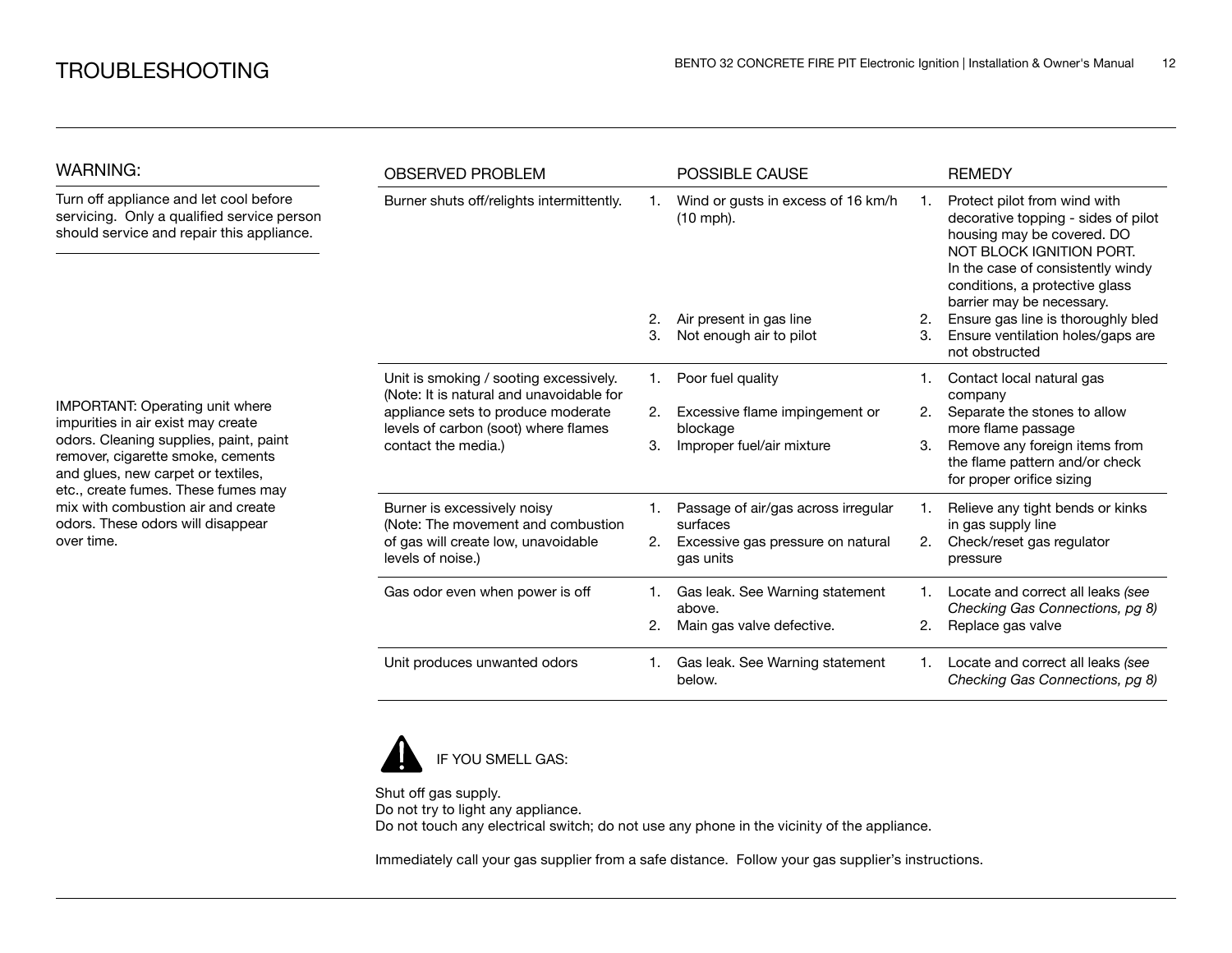| <b>WARNING:</b>                                                                                                                   | <b>OBSERVED PROBLEM</b>                                               |                | POSSIBLE CAUSE                                                                                                 |                      | <b>REMEDY</b>                                                                                                                                                                                                                                                          |  |
|-----------------------------------------------------------------------------------------------------------------------------------|-----------------------------------------------------------------------|----------------|----------------------------------------------------------------------------------------------------------------|----------------------|------------------------------------------------------------------------------------------------------------------------------------------------------------------------------------------------------------------------------------------------------------------------|--|
| Turn off appliance and let cool before<br>servicing. Only a qualified service person<br>should service and repair this appliance. | When power is turned on, nothing<br>happens                           | 1.             | No power to unit                                                                                               | 1.<br>2.<br>3.<br>4. | Check connections between<br>controls, power adapter and<br>power source<br>Check power at source<br>Verify that power adapter is<br>functioning correctly<br>If you are using a third-party<br>remote control unit, verify that<br>this unit is functioning correctly |  |
|                                                                                                                                   | When power is turned on, there is a<br>spark at pilot but no ignition | 1.<br>2.<br>3. | Gas supply turned off or manual<br>shutoff valve closed<br>Air in gas lines when installed<br>Pilot is clogged | 1.<br>2.<br>З.       | Turn off gas supply or open<br>manual shutoff valve<br>Purge air from the supply line<br>Clean pilot (see Cleaning and<br>Maintenance, page 11) or replace<br>pilot assembly                                                                                           |  |
|                                                                                                                                   |                                                                       | 4.             | Pilot valve lead is loose/<br>disconnected                                                                     | 4.                   | Check/reconnect lead                                                                                                                                                                                                                                                   |  |
|                                                                                                                                   | Burner does not light after pilot is lit                              | 1.<br>2.       | Burner orifice is clogged<br>Inlet gas pressure is too low                                                     | 2.                   | Clean burner orifice<br>Contact local gas or propane<br>supplier                                                                                                                                                                                                       |  |
|                                                                                                                                   |                                                                       | 3.<br>4.       | Flame sensor or Main Valve lead<br>loose/disconnected<br>Ignition Control Board failure                        | 3.<br>4.             | Reconnect / replace lead<br>Replace Board                                                                                                                                                                                                                              |  |
|                                                                                                                                   | Delayed burner ignition                                               | 1.             | Lighting port is blocked                                                                                       | 1.                   | Remove burner media/debris<br>from Lighting Port                                                                                                                                                                                                                       |  |
|                                                                                                                                   | Burner flame is too low or too high                                   | 1.             | Incorrect gas supply or pressure                                                                               | 1.                   | Check for proper gas supply<br>pressure                                                                                                                                                                                                                                |  |
|                                                                                                                                   |                                                                       | 2.             | Blocked burner orifice or burner<br>ports                                                                      | 2.                   | Free burner orifice and burner<br>ports of any burrs, paint, or other<br>blockage                                                                                                                                                                                      |  |
|                                                                                                                                   |                                                                       | З.             | Improper burner orifice size                                                                                   | З.                   | Verify proper burner orifice sizing<br>(see page 4)                                                                                                                                                                                                                    |  |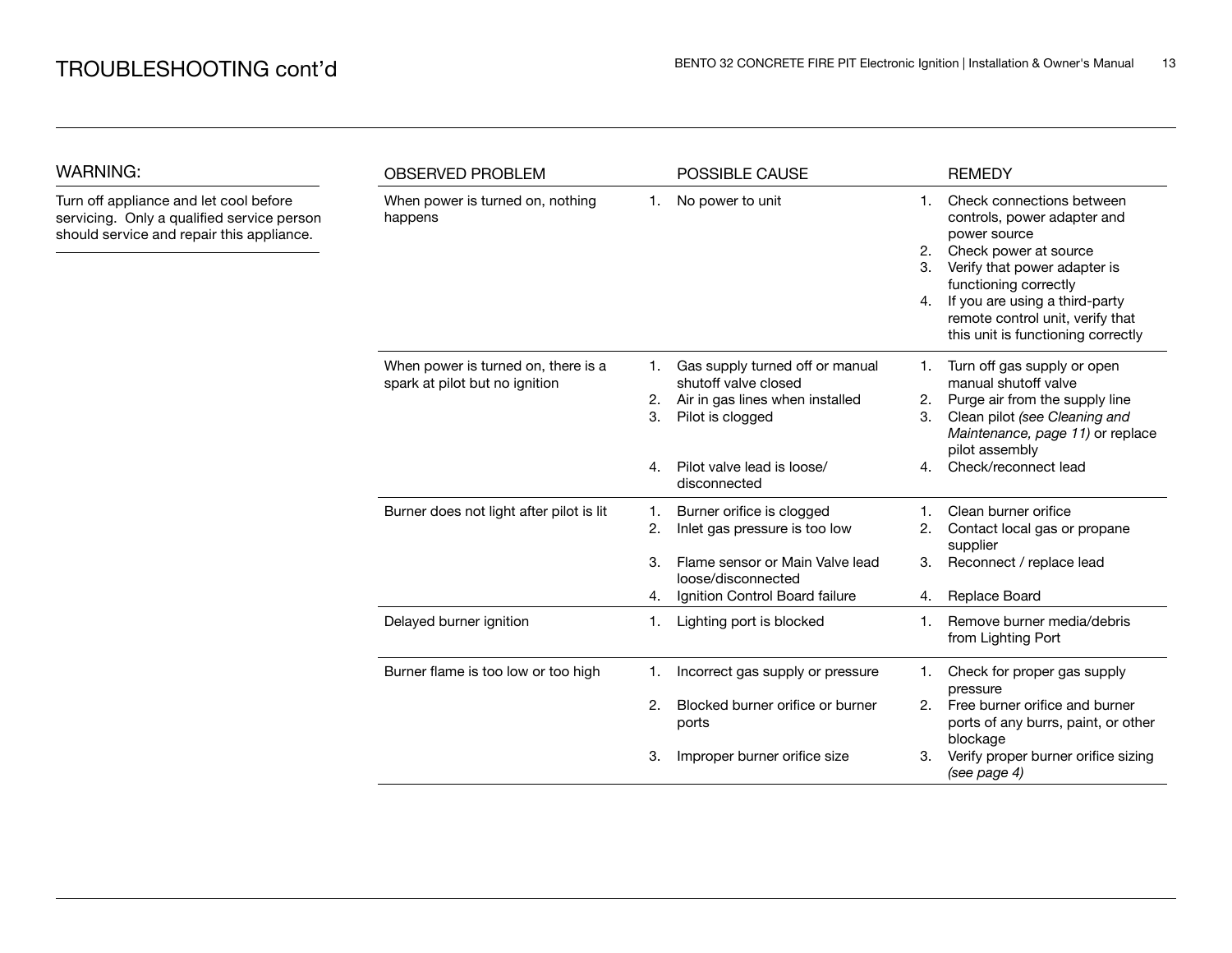|    |                                      | <b>Natural Gas</b>    | Propane           |
|----|--------------------------------------|-----------------------|-------------------|
| 1  | <b>Pilot Cover</b>                   | CIR-EPC               | same              |
| 1a | <b>Pilot Shroud</b>                  | CIR-EPC               | same              |
| 2  | Pilot Assembly                       | <b>PIL-E-410</b>      | PIL-E-410LP       |
| 3  | 18" Burner Ring                      | CIR-18-BUR            | same              |
| 4  | Burner Pan                           | CIR-18-PAN            | same              |
| 5  | Venturi                              | CIR-VEN-1             | same              |
| 5a | Air Shutter                          |                       |                   |
| 6  | Orifice                              | FIT-ORI-18            | FIT-ORI-37        |
|    | 3/8" Flare Adapter                   |                       |                   |
| 8  | <b>Flex Connector</b>                | CON-SS-5MM-12         | same              |
| 9  | <b>CIR Control Box</b>               | see drawing           | same              |
| 10 | Control Box Chassis                  | CIR-E-CHA             | same              |
| 11 | Power Adapter 120V-NA<br>(not shown) | E-POW-24VAC           | same              |
| 12 | Burner Media (not shown)             | Crushed Glass 17.5 kg | Lava Pebbles 15 L |
| 13 | Topping Media (not shown)            | Various               | Various           |
| 14 | Fabric Cover (not shown)             | COV-BEN32-LC          | same              |
| 15 | Concrete Vessel (not shown)          | BEN32-(colour code)   | same              |

WARNING: Failure to position parts in accordance with diagrams or failure to use parts specifically approved for this appliance may result in property damage or personal injury.

REPLACEMENT PARTS ARE AVAILABLE FROM PALOFORM

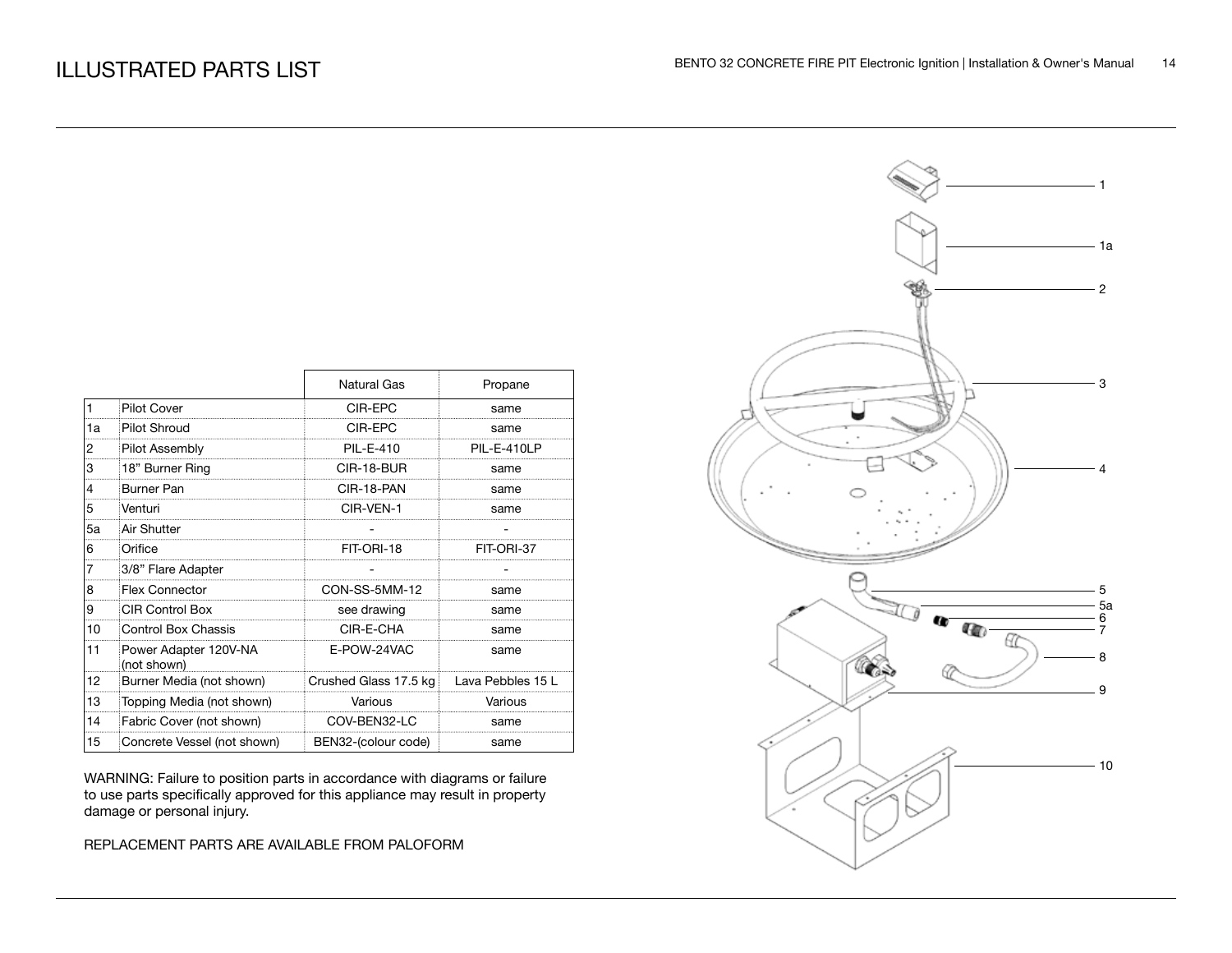|    |                                |                        |                   | ັບ |
|----|--------------------------------|------------------------|-------------------|----|
|    |                                |                        |                   | 5  |
|    |                                |                        |                   | 10 |
|    |                                |                        |                   |    |
|    |                                |                        |                   |    |
|    |                                | <b>Natural Gas</b>     | Propane           |    |
| 1  | <b>CIR Control Box Cover</b>   | CIR-E-BOX              | same              |    |
| 1a | <b>CIR Control Box Housing</b> | CIR-E-BOX              | same              | 11 |
| 2  | Dual Solenoid Valve            | E-VAL-BASO             | w/ LP reg. spring |    |
| 3  | 3/8"x1-1/2" - Nipple           |                        |                   |    |
| 4  | 3/8" Bulkhead Union            |                        |                   | 1a |
| 5  | 3/8" Street Elbow              |                        |                   |    |
| 6  | Pilot Assembly                 | PIL-E-410              | PII-F-410LP       |    |
| 7  | Shrink-fit Cord Grip           |                        |                   |    |
| 8  | Ignition Control Board         | E-BOARD-CC9            | same              |    |
| 9  | 3/8" Flare Adapter             |                        |                   |    |
| 10 | 3/8" Close Nipple              |                        |                   |    |
| 11 | <b>Barrel Connector</b>        | part of wiring harness |                   |    |
| 12 | Wiring Harness (not shown)     | E-WIR-KIT              | same              |    |

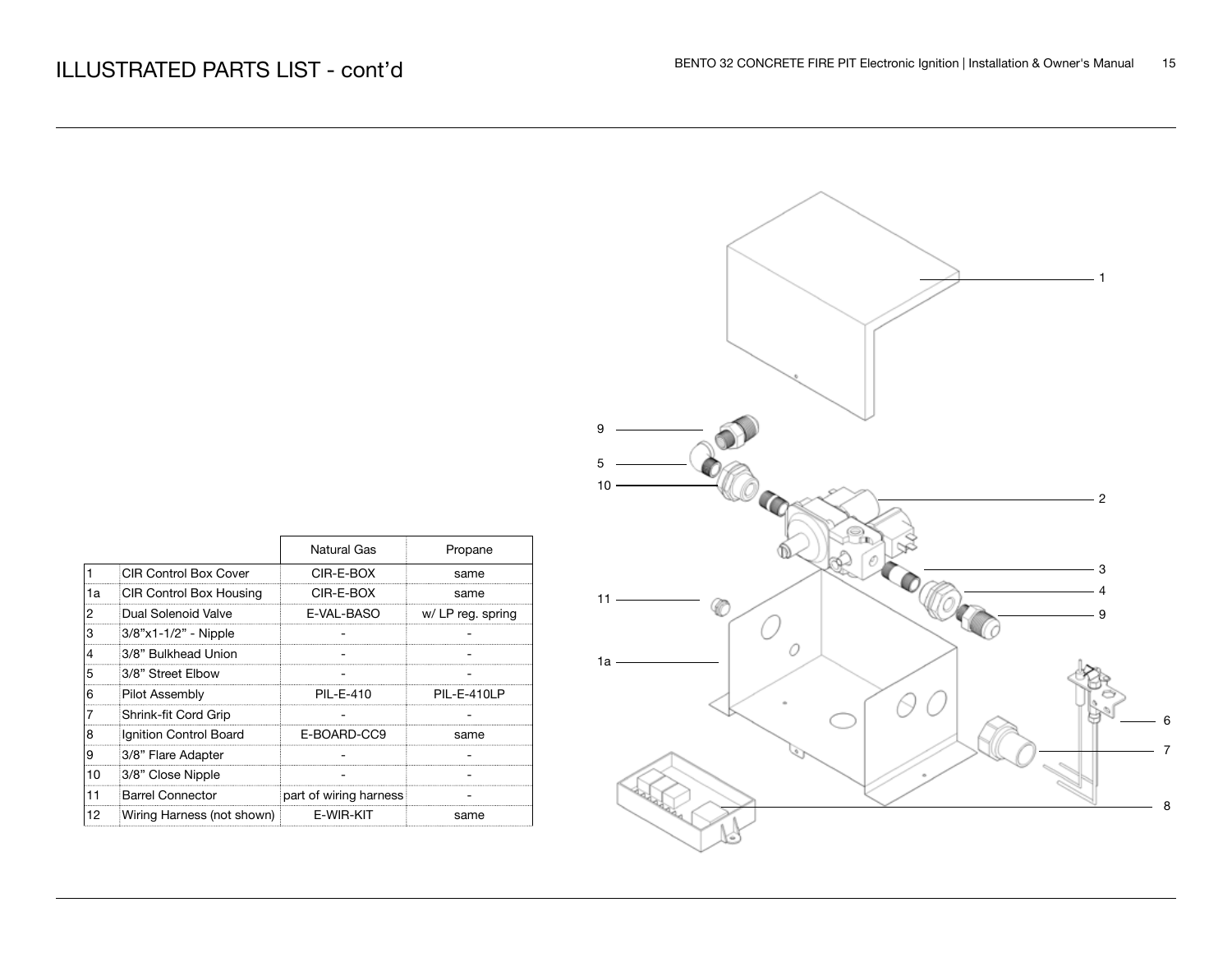

IGNITION CONTROL BOARD: E-BOARD-CC9